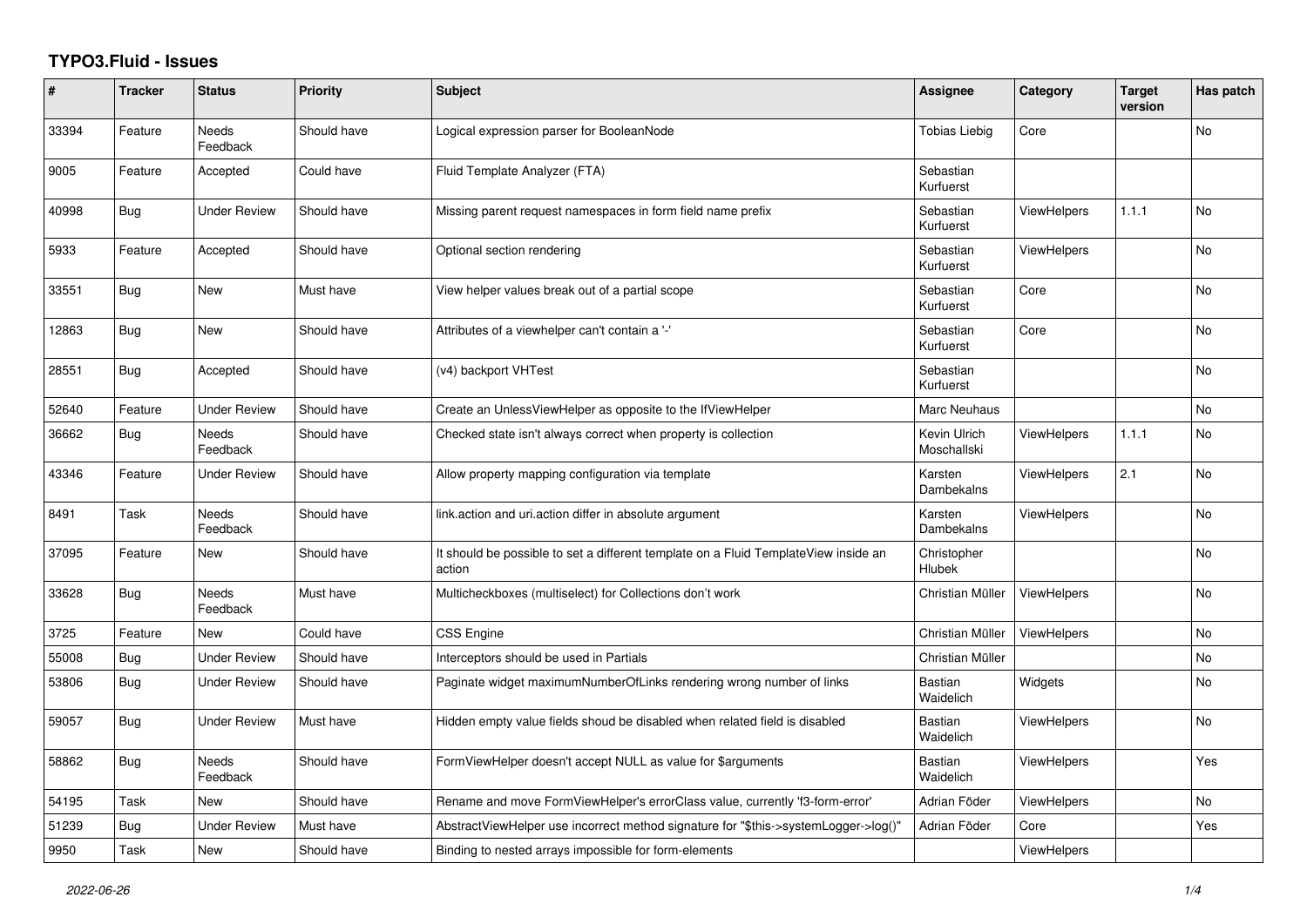| #     | <b>Tracker</b> | <b>Status</b>       | <b>Priority</b>      | Subject                                                                                                | <b>Assignee</b> | Category    | <b>Target</b><br>version | Has patch |
|-------|----------------|---------------------|----------------------|--------------------------------------------------------------------------------------------------------|-----------------|-------------|--------------------------|-----------|
| 4704  | Feature        | New                 | Should have          | Improve parsing exception messages                                                                     |                 | Core        |                          |           |
| 1907  | Feature        | New                 | Could have           | Default values for view helpers based on context                                                       |                 | Core        |                          |           |
| 52536 | Bug            | <b>Under Review</b> | Should have          | Errorclass not set if no property-attribute set                                                        |                 |             |                          |           |
| 48355 | Feature        | New                 | Could have           | Assign output of viewhelper to template variable for further processing.                               |                 |             |                          |           |
| 45345 | Feature        | Needs<br>Feedback   | Should have          | Easy to use comments for fluid that won't show in output                                               |                 |             |                          |           |
| 13045 | Bug            | New                 | Should have          | Entity decode of strings are different between if-conditions and output of variable                    |                 |             |                          |           |
| 9514  | Feature        | New                 | Should have          | Support explicit Array Arguments for ViewHelpers                                                       |                 |             |                          |           |
| 45384 | Bug            | New                 | Must have            | Persisted entity object in widget-configuration cannot be deserialized (after reload)                  |                 | Widgets     | 2.0.1                    | No        |
| 36655 | <b>Bug</b>     | New                 | Should have          | <b>Pagination Links</b>                                                                                |                 | Widgets     |                          | No        |
| 31955 | Feature        | New                 | Should have          | f:uri.widget                                                                                           |                 | Widgets     |                          | No        |
| 65424 | <b>Bug</b>     | <b>Under Review</b> | Should have          | SelectViewHelper must respect option(Value Label)Field for arrays                                      |                 | ViewHelpers |                          | No        |
| 60003 | Feature        | New                 | Should have          | Add required-Attribute to f:form.password                                                              |                 | ViewHelpers |                          | No        |
| 54284 | Bug            | New                 | Should have          | Default Option for Switch/Case VH                                                                      |                 | ViewHelpers |                          | No        |
| 51100 | Feature        | New                 | Must have            | Links with absolute URI should have the option of URI Scheme                                           |                 | ViewHelpers |                          | No        |
| 49600 | <b>Bug</b>     | New                 | Should have          | f:form tag shown as a HTML on frontend                                                                 |                 | ViewHelpers |                          | No        |
| 44234 | <b>Bug</b>     | <b>Under Review</b> | Should have          | selectViewHelper's sorting does not respect locale collation                                           |                 | ViewHelpers | 2.1                      | No        |
| 40064 | Bug            | New                 | Must have            | Multiselect is not getting persisted                                                                   |                 | ViewHelpers |                          | No        |
| 39936 | Feature        | <b>New</b>          | Should have          | registerTagAttribute should handle default values                                                      |                 | ViewHelpers |                          | No        |
| 37619 | Bug            | New                 | Should have          | Fatal Error when using variable in name attribute of Section ViewHelper                                |                 | ViewHelpers |                          | No        |
| 36410 | Feature        | New                 | Should have          | Allow templates to send arguments back to layout                                                       |                 | ViewHelpers |                          | No        |
| 34682 | Bug            | <b>Under Review</b> | Should have          | Radio Button missing checked on validation error                                                       |                 | ViewHelpers |                          | No        |
| 34309 | Task           | New                 | Could have           | Unknown ViewHelpers cause exception - should be handled more graceful                                  |                 | ViewHelpers |                          | No        |
| 26664 | Task           | New                 | Won't have this time | Clean up Form ViewHelpers                                                                              |                 | ViewHelpers |                          | No        |
| 26658 | Task           | New                 | Won't have this time | Make Form ViewHelpers consistent                                                                       |                 | ViewHelpers |                          | No        |
| 10911 | Task           | New                 | Should have          | Tx_Fluid_ViewHelpers_Form_AbstractFormViewHelper->renderHiddenIdentityField<br>should be more reliable |                 | ViewHelpers |                          | No        |
| 8648  | Bug            | New                 | Should have          | format.crop ViewHelper should support all features of the crop stdWrap function                        |                 | ViewHelpers |                          | No        |
| 60181 | Feature        | New                 | Could have           | Caching mechanism for Fluid Views/Templates                                                            |                 | View        |                          | No        |
| 46289 | Bug            | Needs<br>Feedback   | Should have          | Enable Escaping Interceptor in XML request format                                                      |                 | View        | 2.0.1                    | No        |
| 45394 | Task           | New                 | Should have          | Forwardport Unit test for standalone view                                                              |                 | View        |                          | No        |
| 43072 | Task           | New                 | Should have          | Remove TOKENS for adding templates fallback in Backporter                                              |                 | View        |                          | No        |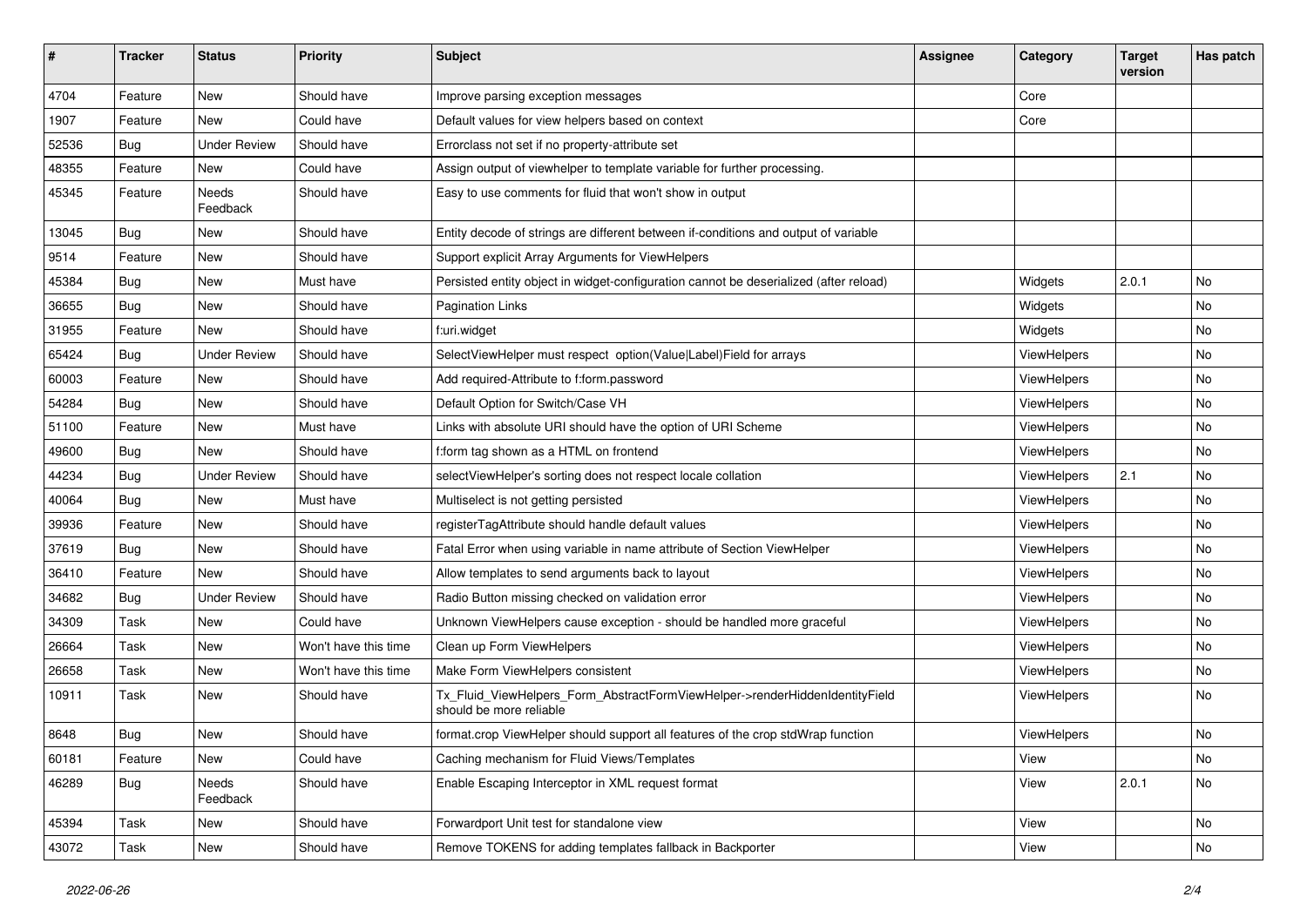| #     | <b>Tracker</b> | <b>Status</b>       | <b>Priority</b> | <b>Subject</b>                                                                            | Assignee | Category | <b>Target</b><br>version | Has patch |
|-------|----------------|---------------------|-----------------|-------------------------------------------------------------------------------------------|----------|----------|--------------------------|-----------|
| 38369 | Bug            | New                 | Must have       | Resource ViewHelpers should not fall back to request package                              |          | View     |                          | <b>No</b> |
| 8989  | Feature        | Needs<br>Feedback   | Could have      | Search path for fluid template files                                                      |          | View     |                          | No        |
| 62346 | Feature        | New                 | Could have      | f:comment should have high precende                                                       |          | Core     | 3.x                      | <b>No</b> |
| 46257 | Feature        | <b>Under Review</b> | Should have     | Add escape sequence support for Fluid                                                     |          | Core     |                          | No        |
| 39990 | Bug            | New                 | Should have     | Same form twice in one template: hidden fields for empty values are only rendered<br>once |          | Core     |                          | No        |
| 30555 | Feature        | New                 | Could have      | Make TagBuilder more extensible                                                           |          | Core     |                          | <b>No</b> |
| 27607 | Bug            | New                 | Must have       | Make Fluid comparisons work when first element is STRING, second is NULL.                 |          | Core     |                          | No        |
| 10472 | Feature        | New                 | Could have      | Fluid Standalone distribution                                                             |          | Core     |                          | No        |
| 3481  | Bug            | New                 | Should have     | Use ViewHelperVariableContainer in PostParseFacet                                         |          | Core     |                          | No        |
| 60271 | Feature        | New                 | Should have     | Paginate viewhelper, should also support arrays                                           |          |          |                          | No        |
| 58983 | Bug            | New                 | Should have     | format.date does not respect linebreaks and throws exception                              |          |          |                          | No        |
| 58921 | Bug            | New                 | Should have     | f:form.* VHs crash if NOT inside f:form but followed by f:form                            |          |          |                          | <b>No</b> |
| 57885 | Bug            | New                 | Must have       | Inputs are cleared from a second form if the first form produced a vallidation error      |          |          |                          | No        |
| 56237 | Task           | New                 | Should have     | in-line (Condition) ViewHelpers should not evaluate on parsing                            |          |          |                          | No        |
| 52591 | Bug            | New                 | Should have     | The Pagination Widget broken for joined objects                                           |          |          |                          | <b>No</b> |
| 52419 | Bug            | New                 | Should have     | Wrong PHPDocs notation for default value inline f:translate viewhelper                    |          |          | 2.0                      | No        |
| 51277 | Feature        | <b>New</b>          | Should have     | ViewHelper context should be aware of actual file occurrence                              |          |          |                          | <b>No</b> |
| 50888 | Bug            | <b>Under Review</b> | Should have     | WSOD by changing name of section and if Fluid caches are generated                        |          |          |                          | No        |
| 49756 | Feature        | <b>Under Review</b> | Should have     | Select values by array key in checkbox viewhelper                                         |          |          |                          | No        |
| 49038 | Bug            | New                 | Must have       | form.select does not select the first item if prependOptionValue is used                  |          |          |                          | No        |
| 47669 | Task           | New                 | Should have     | FormViewHelper does not define the default request method                                 |          |          |                          | No        |
| 47006 | Bug            | <b>Under Review</b> | Should have     | widget identifier are not unique                                                          |          |          |                          | No        |
| 46545 | Feature        | New                 | Should have     | Better support for arrays in options of SelectViewHelper                                  |          |          |                          | No        |
| 46091 | Task           | Needs<br>Feedback   | Should have     | Show source file name and position on exceptions during parsing                           |          |          |                          | <b>No</b> |
| 45153 | Feature        | New                 | Should have     | f:be.menus.actionMenuItem - Detection of the current select option is insufficient        |          |          |                          | No        |
| 43071 | Task           | New                 | Should have     | Remove TOKENS for adding fallback teplates in B                                           |          |          |                          | No        |
| 42743 | Task           | New                 | Should have     | Remove inline style for hidden form fields                                                |          |          |                          | No        |
| 42397 | Feature        | New                 | Should have     | Missing viewhelper for general links                                                      |          |          |                          | No        |
| 40081 | Feature        | New                 | Should have     | Allow assigned variables as keys in arrays                                                |          |          |                          | No        |
| 38130 | Feature        | New                 | Should have     | Checkboxes and multiple select fields should have an assignable default value             |          |          |                          | No        |